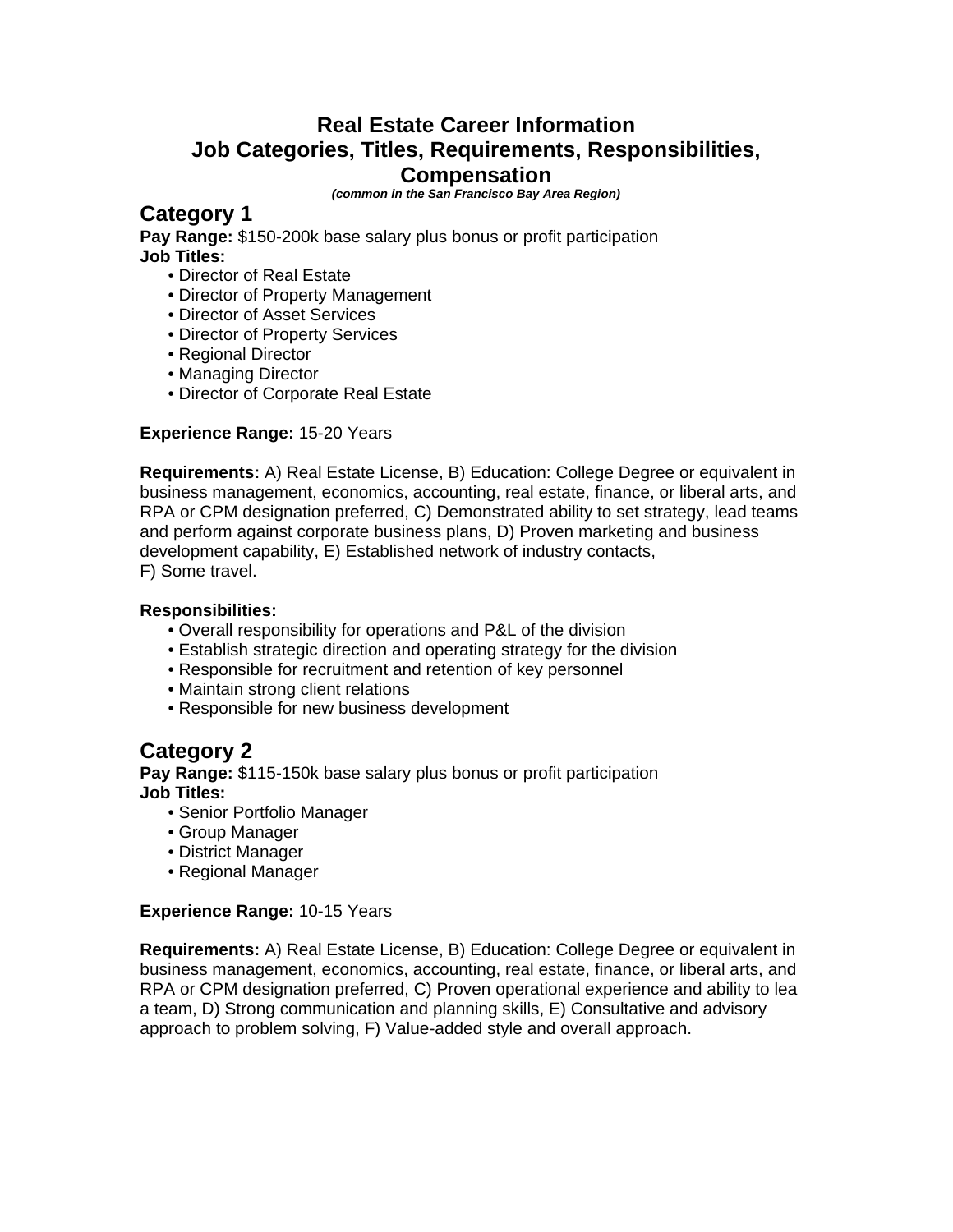- Oversee and direct multiple teams of real estate managers and provide support as necessary
- Responsible for investor or client relations for each of the assigned properties
- Provide training and guidance to members of the management and engineering team
- Ensure quality control and client satisfaction with overall team performance

### **Category 3**

**Pay Range:** \$85-115k base salary plus bonus or profit participation **Job Titles:** 

- Portfolio Manager
- Senior Real Estate Manager or Senior Property Manager
- General Manager
- Senior Facilities Manager

#### **Experience Range:** 7-10 Years

Requirements: A) Real Estate License, B) Education: College Degree or equivalent in general business, economics, accounting, real estate, finance, or liberal arts, C) RPA or CPM designation preferred,

D) Strong oral and written communication and analytical skills, E) Leadership qualities and ability to mentor and guide staff members.

#### **Responsibilities:**

- Directly responsible for all property operations including A/R, A/P, rental billing and collections
- Responsible for budgeting, forecasting and reconciling all property income and expenses
- Responsible for staff supervision and support and provide guidance to members of the team
- Ensure adherence to the operating and capital budget and achieve optimum team performance
- Serve as single point of contact for property owner or investor

# **Category 4**

**Pay Range:** \$70–110k **Job Titles:** 

- Real Estate or Property Manager
- Property Manager
- Facility Manager

#### **Experience Range:** 5 – 8 years

**Requirements:** A) Real Estate License, B) Education: College Degree or equivalent in general business, economics, accounting, real estate, finance, or liberal arts, C) RPA or CPM designation preferred,

D) Competent in Microsoft Word and Excel; experience with property management software systems preferred.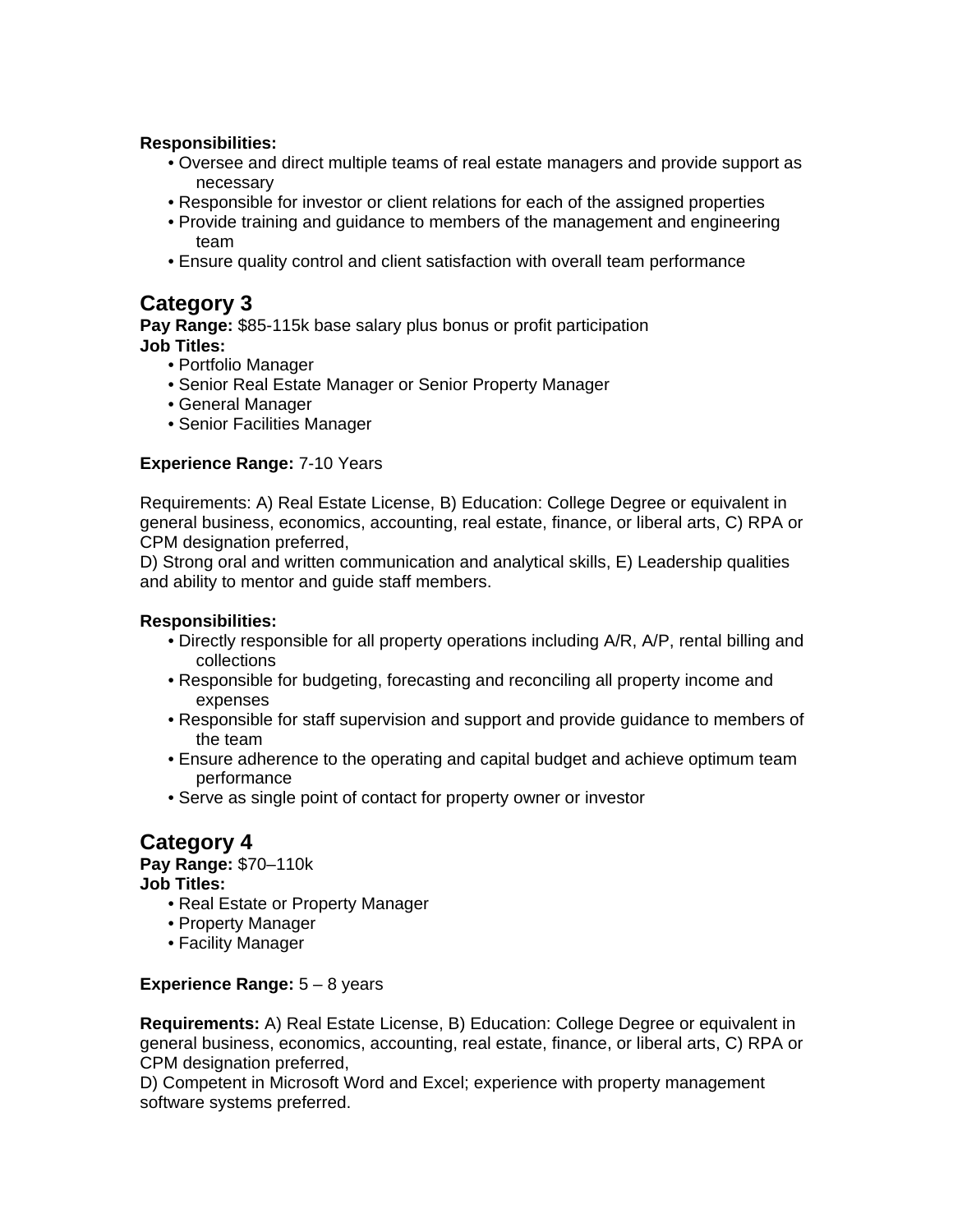- Overall responsibility for physical and fiscal aspects of the building
- Maintains regular interface with the client to ensure that his/her goals and objectives are met
- Oversees entire management staff/conduct performance reviews/recruit and train as necessary
- Prepares all financial reports, budgets and re-forecasts as required by the client
- Coordinates marketing efforts along with leasing team

## **Category 5**

#### **Pay Range:** \$45-85k

**Job Titles:** 

- Operations Manager
- Assistant Real Estate Manager
- Assistant Property Manager

#### **Experience Range:** Entry level – 5 years

**Requirements:** A) Education: College Degree or equivalent in general business, economics, accounting, real estate, finance, or liberal arts, B) Prefer at least 3 years working in a professional business environment with strong managerial experience, C) RPA or CPM designation (or in progress) preferred, D) Competent in Microsoft Word and Excel; experience with property management software systems a plus.

#### **Responsibilities:**

- Responsible for the day-to-day physical operations of the building
- Provides support to the Property Manager including administration of leases, monthly reporting, annual budget preparation and year end operating expense reconciliations
- Oversees minor tenant improvement projects and vendor performance
- Responsible for the overall direction and management of the fire/life safety program

### **Category 6**

**Pay Range:** \$38-50k

**Job Titles:** 

- Property Management Coordinator
- Property Services Coordinator
- Tenant Administrator
- Tenant Services Coordinator
- Building Services Coordinator
- Property Assistant
- Administrative Assistant

#### **Experience Range:** Entry level – 3 years

**Requirements:** A) Education: Business College or AA degree preferred, B) Minimum of 1 year working in a professional business environment with strong customer service skills, C) Competent in Microsoft Word and Excel; must be able to multi-task in a face paced environment.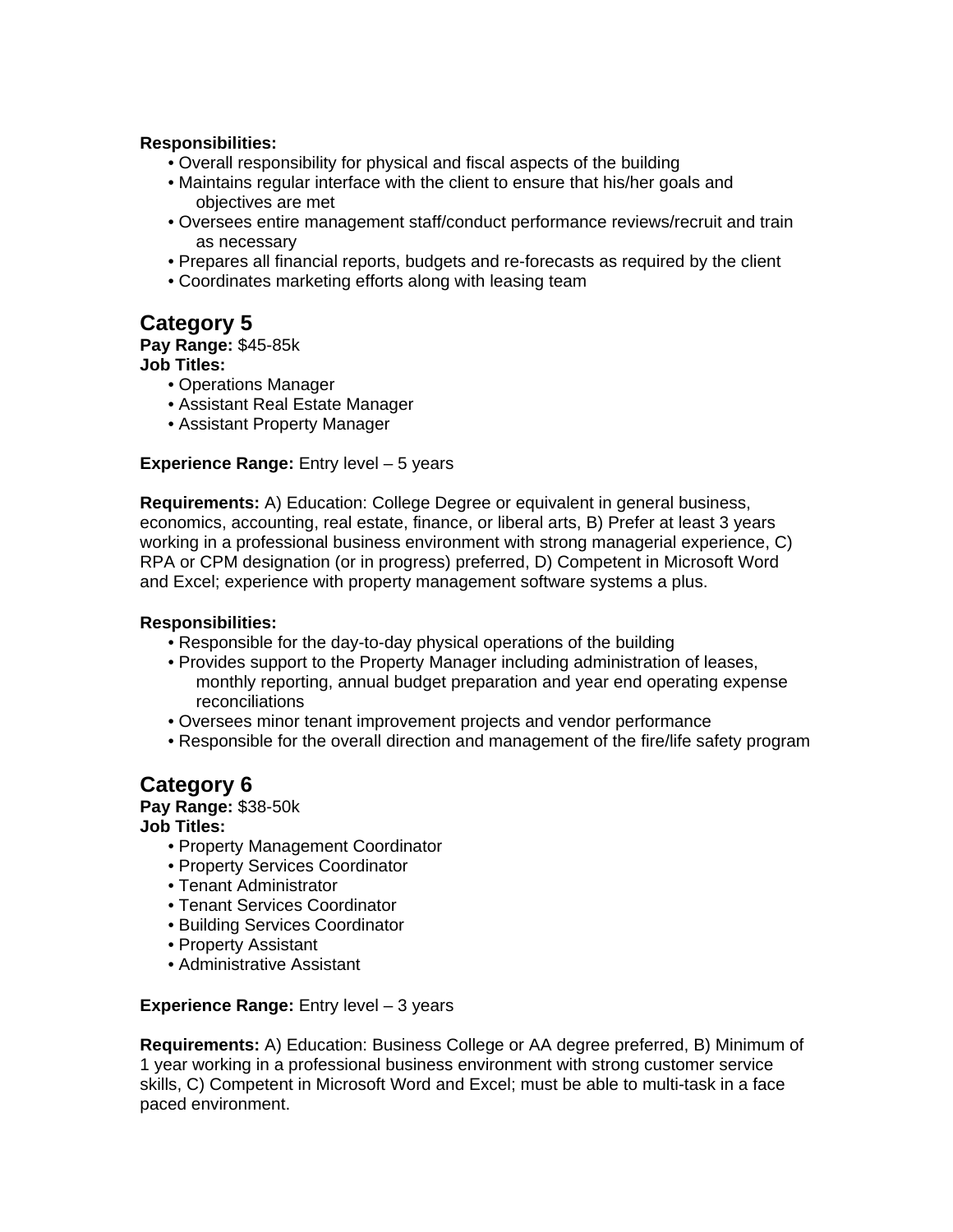- Provides support to entire management staff, including tenant requests, greeting visitors and dispatching building engineers
- Conducts regular inspections for certain contracted services
- Prepares contracts and service agreements/collects and maintains insurance certificates
- Reviews and codes invoices/enters POs into property management software system

### **Category 7**

**Pay Range:** Salary plus bonus and commission, dependent on experience **Job Title:** In House leading Professional (Agency Leasing)

#### **Experience Range:** 4-7 years

**Requirements:** A) Education: Undergraduate degree –advanced degree preferred; B) Minimum of 3 years working in a related field (i.e. property management) C) strong analytical skills; D) strong interpersonal skills; E) ability to multi-task

#### **Responsibilities:**

- Renew leases or market and lease vacant space in accordance with Owner's financial goals and objectives
- Work with existing or prospective tenants to conclude lease transactions
- Develop leasing/market plans for specific properties
- Negotiate simple to complex Lease transactions
- Comprehend, develop and negotiate construction and design projects that are tied to lease negotiations
- Respond and reach out to the broker community or individuals that bring you potential Tenants
- Attend professional functions and represent your Landlord and its assets in a professional manner
- Negotiate fees and commissions with vendors and brokers

### **Category 8**

**Pay Range:** Lease Administrator (\$35-45k + bonus), Real Estate/Property/Financial Accountant (\$42-72k + bonus), Financial /Accounting Manager (\$72-85k + bonus), Senior Controller/Controller (\$85-100k + bonus)

#### **Job Titles:**

- Controller
- Financial Manager
- Real Estate Accountant
- Property Accountant
- Staff Accountant
- Lease Administrator

#### **Experience Range:** 3- 5 years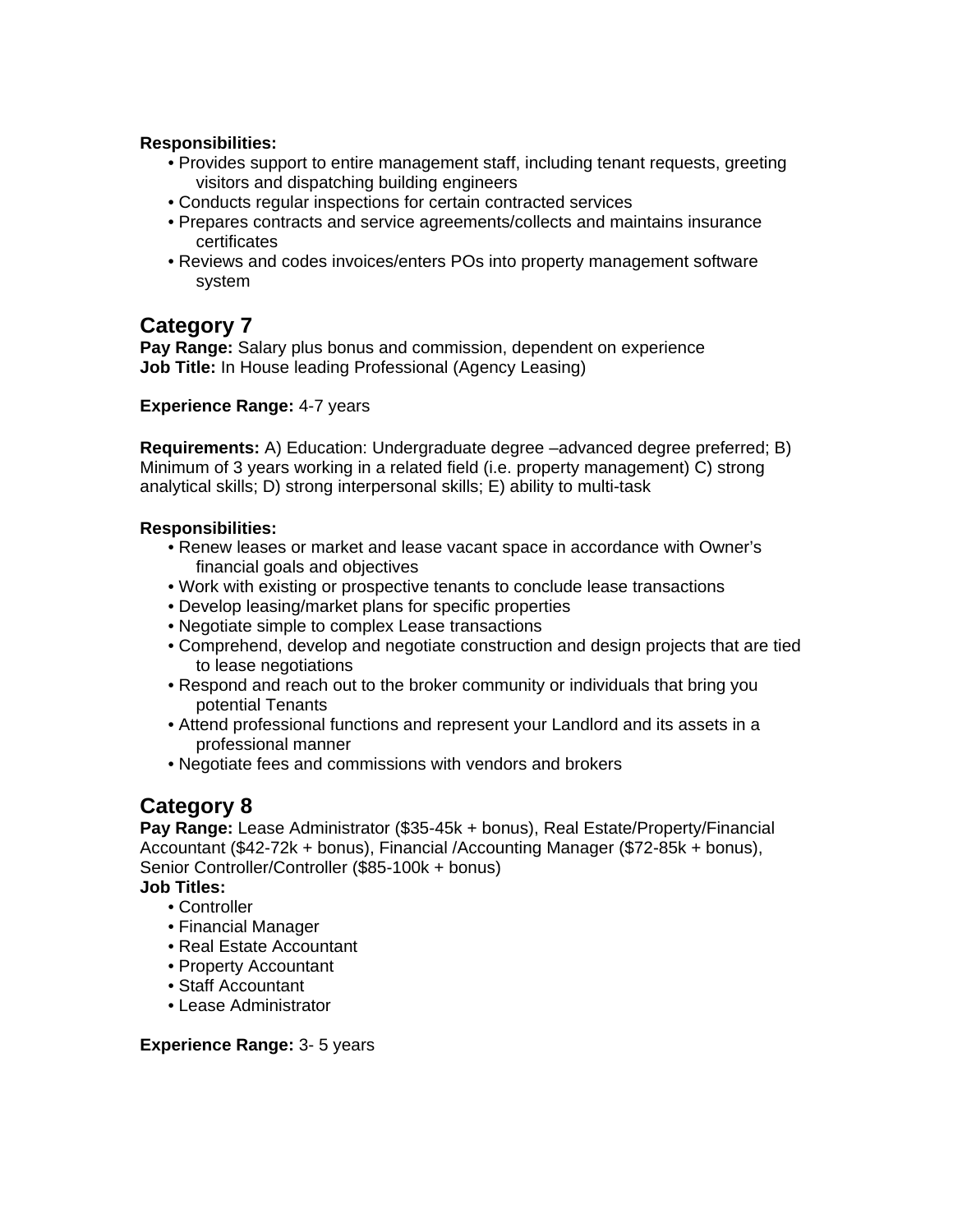**Requirements:** Bachelor's Degree from four-year University required or related experience – LA, RA, PA, FA; Bachelor's Degree from four-year University required – All other positions; MBA or CPA preferred – SC,C

### **Responsibilities:**

- Manages the planning, organization, and staffing of multiple accounting teams (SC,C Only)
- Overseeing the accounting and financial reporting for national accounts. (SC,C FM, AM)
- Continuously evaluate departmental processes to ensure maximum efficiencies, conformity to internal policies and procedures as well as supporting internal controls.(SC,C FM, AM)
- Manage the work activities of an accounting team.(SC,C FM, AM Only)
- Oversee and develop accounting staff as well as reporting requirements for a portfolio of properties. (FM, AM, RA)
- Be responsible for accounting and reporting for a portfolio of properties. (FA,PA, RA)
- Prepare all aspects of the financial statement package, including creating and posting journal entries, general ledger review and completion of back up schedules. (REA, PA, RA)
- Review, interpret and abstract commercial tenant leases to ensure proper understanding of critical lease terms and accurate rental billing. (LA)

## **Category 9**

**Pay Range:** \$70 – 125k

#### **Job Titles:**

- Construction Manager
- Project Manager

**Experience Range:** CM – 5 to 7 years. PM – 3-5 years **Requirements:** College degree or related experience

#### **Responsibilities:**

- Monitor all aspect of the design and construction of capital and tenant improvement projects
- Responsible for planning, developing and tracking of project budgets including oversight of bidding, entering into contracts/commitments and payments to vendors
- Coordinate with building engineers and/or outside engineering firms the impact the project may have on the building and building systems
- Obtain close out documentation including all "as built" plans, manuals and warranties

# **Category 10**

**Pay Range:** Union - Pay Scale per collective bargaining agreement Non-Union – \$15 to \$40 per hour

### **Job Titles:**

- Chief Engineer
- Assistant Chief Engineer
- Journeyman Engineer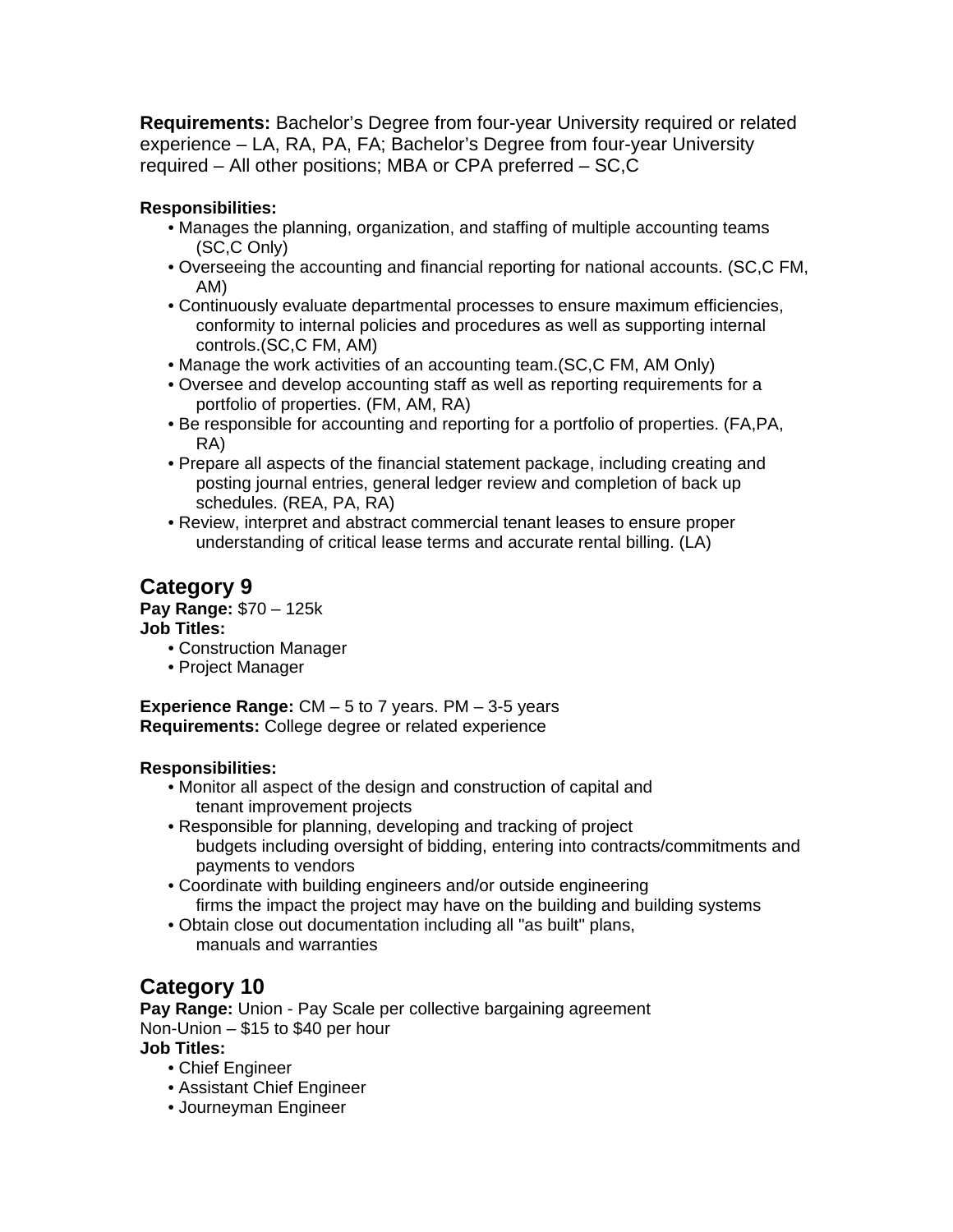- Apprentice Engineer
- Utility Engineer
- Maintenance Technician

**Requirements & Experience Range:** 1 to 3 years of related work experience for Utility Engineer and Maintenance Technician. Apprentice requires 3 to 5 years of related work experience and acceptance in the apprenticeship program. 5 to 7 years of work experience required for Journeyman, Assistant Chief and Chief Engineer.

#### **Responsibilities:**

- Responsible for the operations and maintenance of the physical plant
- Responsible for administration of staff and/or contract services
- Coordination and follow through on tenant service requests
- Involved with financial budgeting as it relates to physical plant operating expenses, utilities and capital improvements/replacements for base building systems
- Participate/coordinate in emergency and fire life safety response plans

### **Category 11**

**Pay Range:** \$80-95k plus Incentive Bonus **Job Title:** IT Administrator

**Experience Range:** 5+ years experience as a Help Desk/Support Technician. 2+ years in a managerial role

#### **Requirements:**

- BS in Computer Science or equivalent
- Microsoft MCSE or equivalent
- Cisco CCNA a plus
- Experience installing, managing and troubleshooting:
	- o MS Windows and Vista O/S (5 years)
	- o Microsoft Office and other MS Business software packages (5 years)
	- o Server Platforms Microsoft Server (2000, 2003 or Linux (3+ years)
	- o MS Exchange (1 year)
	- o Active Directory (3 years)
	- o McAfee and/or Norton Virus and Security Packages (1 year)
	- o Citrix (experience a plus)
	- o VMware (experience a plus)
	- o PC and Apple desktop and laptop workstatins (5+ years)
	- o Network and local printers (3 years)
	- o Multifunction Printer/Scanner/Copiers (experience a plus)
	- o Blackberries and other mobile devices (3 years)
	- o Small and Large scale servers (3 years)
	- o VoIP phones systems (1 year)
	- o TCP/IP (3years)
	- o Cisco Networking (1 year)
- Strong analytical and diagnostics skills in a multi-tasking priority environment